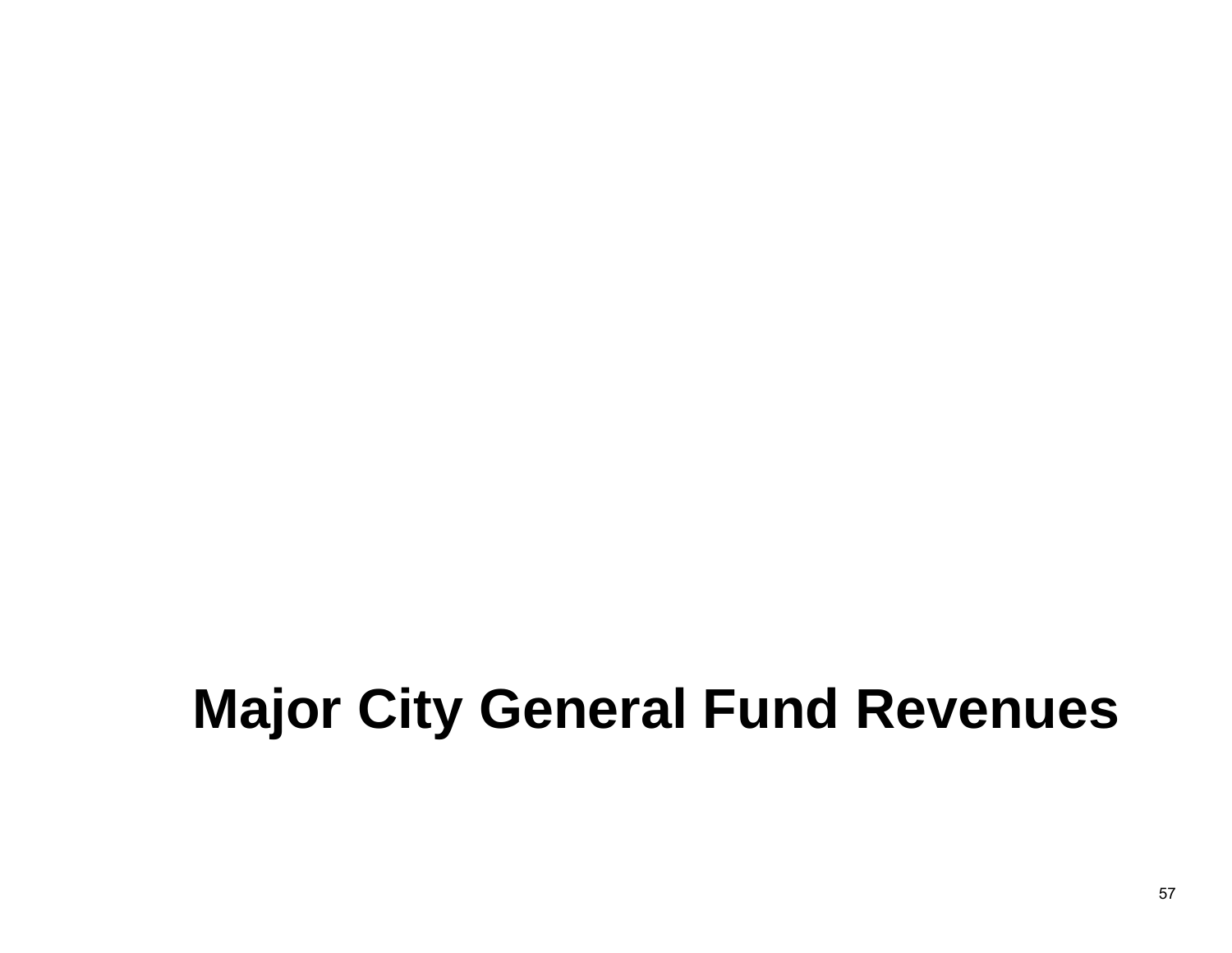# **Property Taxes**

Property tax revenues account for about 36% of general revenues. In any given year several factors affect how much an individual property owner pays in city property taxes, including the following:

- City spending and financing needs.
- Size of the tax base.
- Composition of the tax base.

## **City Spending and Financing Needs**

Property taxes are the primary revenue source that the Mayor and City Council control. The state establishes guidelines by which property taxes are administered, including how the tax burden is spread among different types of properties, but local elected officials have discretion over how much total property tax revenue to collect. As a result, city spending pressures and the availability of other funding, like state aid and local fees, often dictate the size of the property tax levy in any given year.

| <b>Saint Paul Taxable Market Value</b> |                  |  |  |
|----------------------------------------|------------------|--|--|
| Payable in 2016                        | \$19,383,709,400 |  |  |
| Payable in 2017                        | \$20,934,972,700 |  |  |
| Payable in 2018 (est.)                 | \$23,178,355,600 |  |  |

| <b>Saint Paul Tax Capacity</b> |               |                               | Payable in 2018   |  |
|--------------------------------|---------------|-------------------------------|-------------------|--|
| Payable in 2016                | \$239,055,061 | <b>Property Type</b>          | <b>Class Rate</b> |  |
| IPavable in 2017               | \$258,127,364 | <b>IResidential Homestead</b> |                   |  |
| Payable in 2018 (est.)         | \$287,724,330 | Up to \$500,000               |                   |  |

## **Property Tax Base**

The size of the property tax base is a function of taxable market value and the composition of the tax base. Yearly changes in market values are attributable to many factors, the most important of which is the demand for both residential and commercial property. As property values change, the size of the tax base also changes proportionately. A larger base allows for a broader distribution of the tax burden, which results in a lower tax rate.

#### **Tax Base and Class Rates**

The composition of the tax base determines the relative distribution of the tax levy among taxpayers. The State of Minnesota has established a class rate system which allocates different shares of property tax burden based on the use of a property (see chart). Apartments, residential homes, and commercial/industrial properties all have a different class rate. A higher class rate will result in a relatively higher share of tax capacity. Based on the class rate structure, one dollar of commercial/industrial property value has a greater relative tax capacity than one dollar of residential property value.

| <b>Saint Paul Tax Capacity</b> |               | <b>Minnesota Property Tax Class Rates</b><br>Payable in 2018 |                   |
|--------------------------------|---------------|--------------------------------------------------------------|-------------------|
| Payable in 2016                | \$239,055,061 | <b>Property Type</b>                                         | <b>Class Rate</b> |
| Payable in 2017                | \$258,127,364 | <b>Residential Homestead</b>                                 |                   |
| Payable in 2018 (est.)         | \$287,724,330 | Up to \$500,000                                              | 1.00%             |
|                                |               | Over \$500,000                                               | 1.25%             |
|                                |               | Apartments (4 or more units)                                 | 1.25%             |
|                                |               | Commercial/Industrial                                        |                   |
|                                |               | Up to \$150,000                                              | 1.50%             |
|                                |               | Over \$150,000                                               | 2.00%             |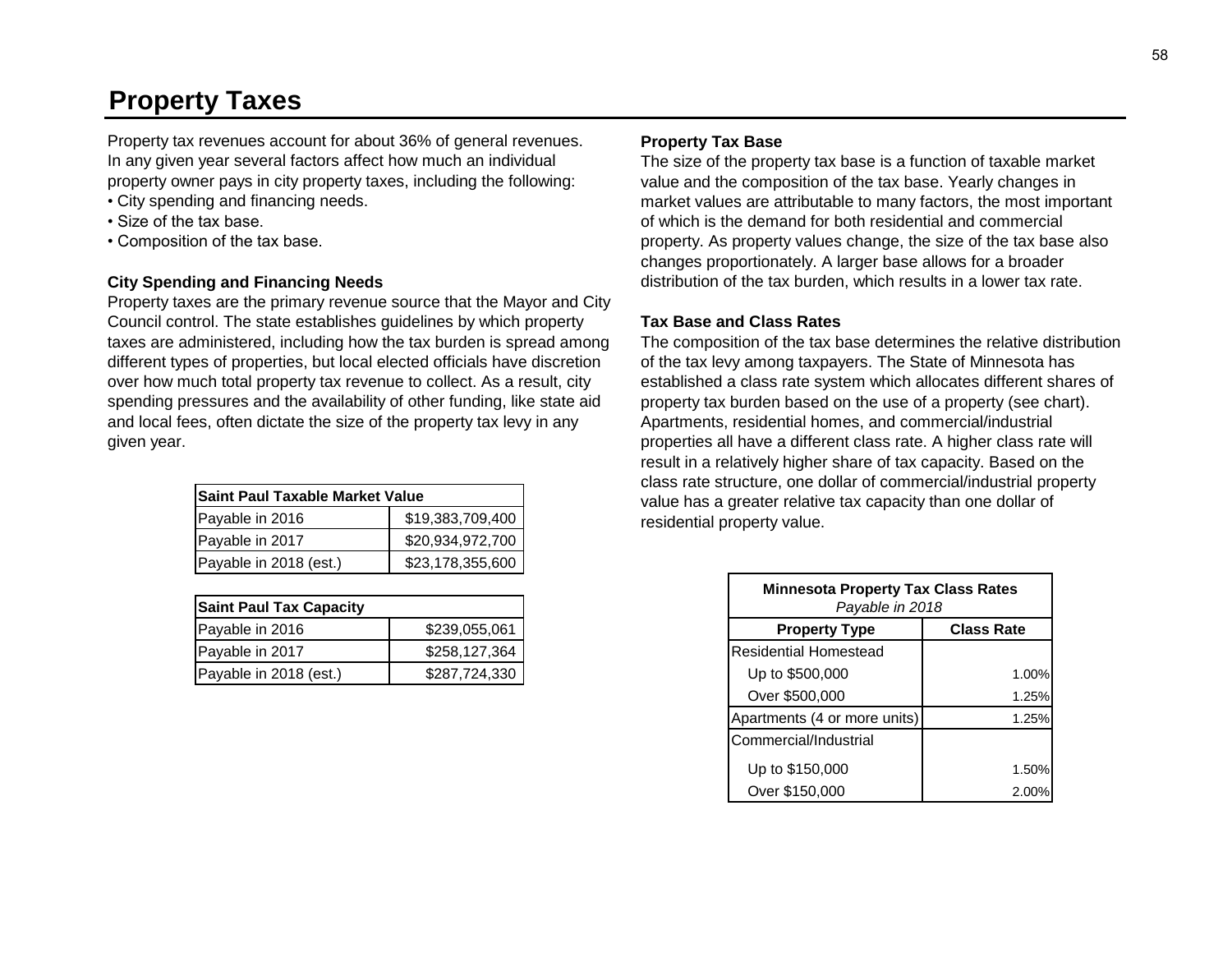# **Property Taxes**

### **2018 Proposed Budget and Levy**

The 2018 proposed City levy is \$141,273,820 which is an increase of 23.9% from 2017. Of the proposed levy, \$140 million will fund city activities. \$107.3 million will go to the City's general fund, \$14 million for debt service, and \$18 million will fund the Saint Paul Public Library Agency. The City also levies taxes on behalf of the Saint Paul Port Authority, whose proposed 2018 levy is \$2 million.

## **City of Saint Paul Property Tax Levy, Tax Rates and Net Tax Capacity, 2008-2018**



#### **Tax Dollars and the Services They Buy**

Taxpayers often wonder what happens to the property taxes they pay. Here is an example for a typical home in Saint Paul in 2017:

The property tax bill is a combined statement covering the City of Saint Paul, School District 625, Ramsey County, and other "special taxing districts" such as the Metropolitan Council and local watershed districts. In 2017, a home with a taxable value of \$161,400 had a total property tax bill of \$2,239.

Approximately 26% of the total property tax payment for taxes payable in 2017 pays for City services – \$591 in this example.

For this particular home, the property tax payment of \$591 to the City would include the following amounts for key city services:

- \$171 per year for police services
- \$113 per year for fire and emergency medical services
- \$59 per year to operate and maintain the parks and recreation system
- \$33 per year to operate and buy materials for the Saint Paul Public Libraries
- \$74 per year for capital debt service-the cost of building new park and library facilities, playgrounds, and street construction

Property taxes cover only a small part of the total cost of services. In total, property taxes supply only about 16% of the City's total revenue and cover about 36% of the combined City and Library General Fund budgets. In comparison, the City's total proposed 2018 property tax levy for all City purposes—approximately \$141 million— is less than the combined Police and Fire department operating budgets of \$179 million.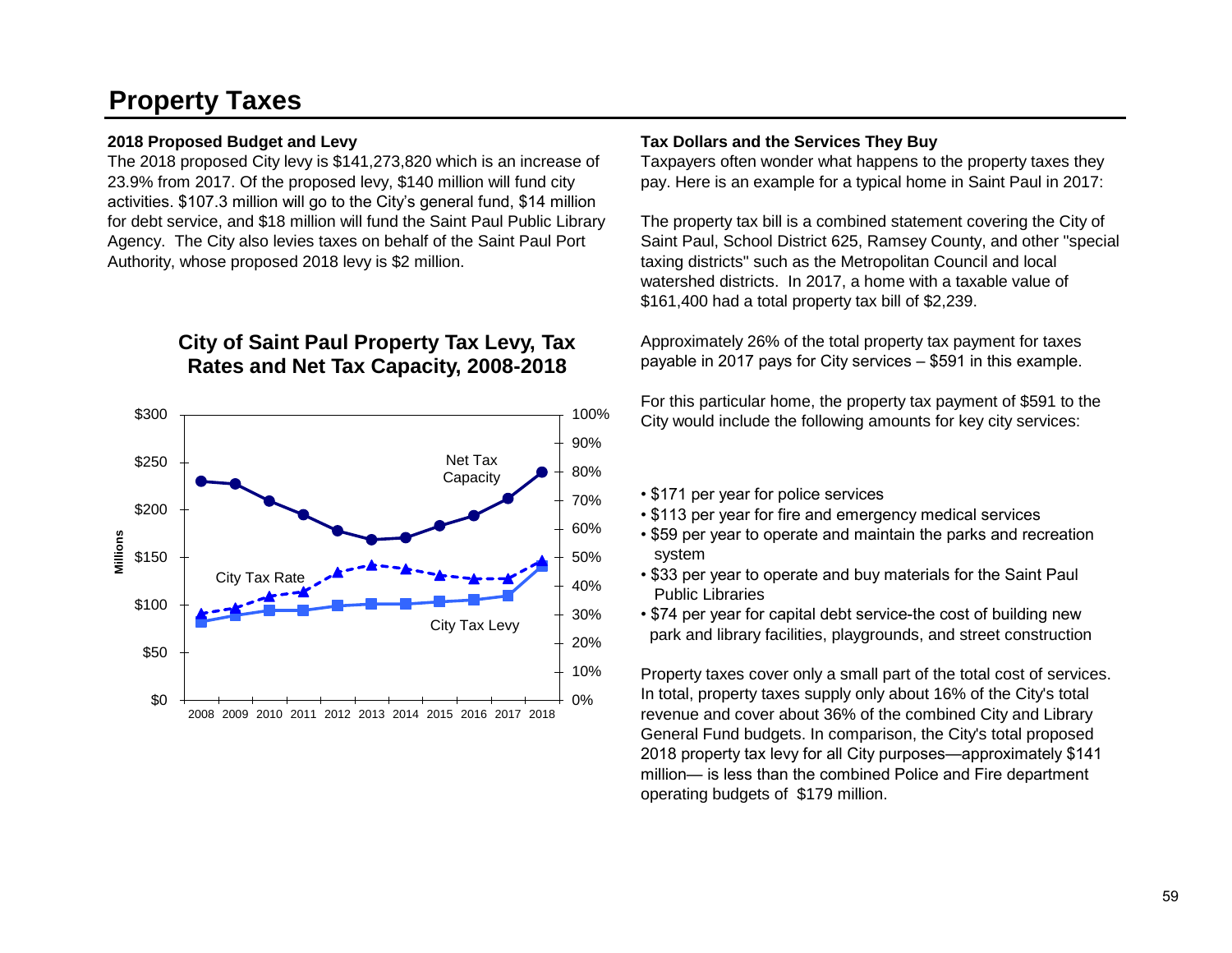## **Estimated 2017 Saint Paul Property Taxes**



2004<br>2004 - 2014 - 2014 - 2014 - 2014<br>2014 - 2014 - 2014 - 2014 - 2014 - 2014

## **2017 Final Tax Rates Applied to a Typical Home Valued at \$161,400**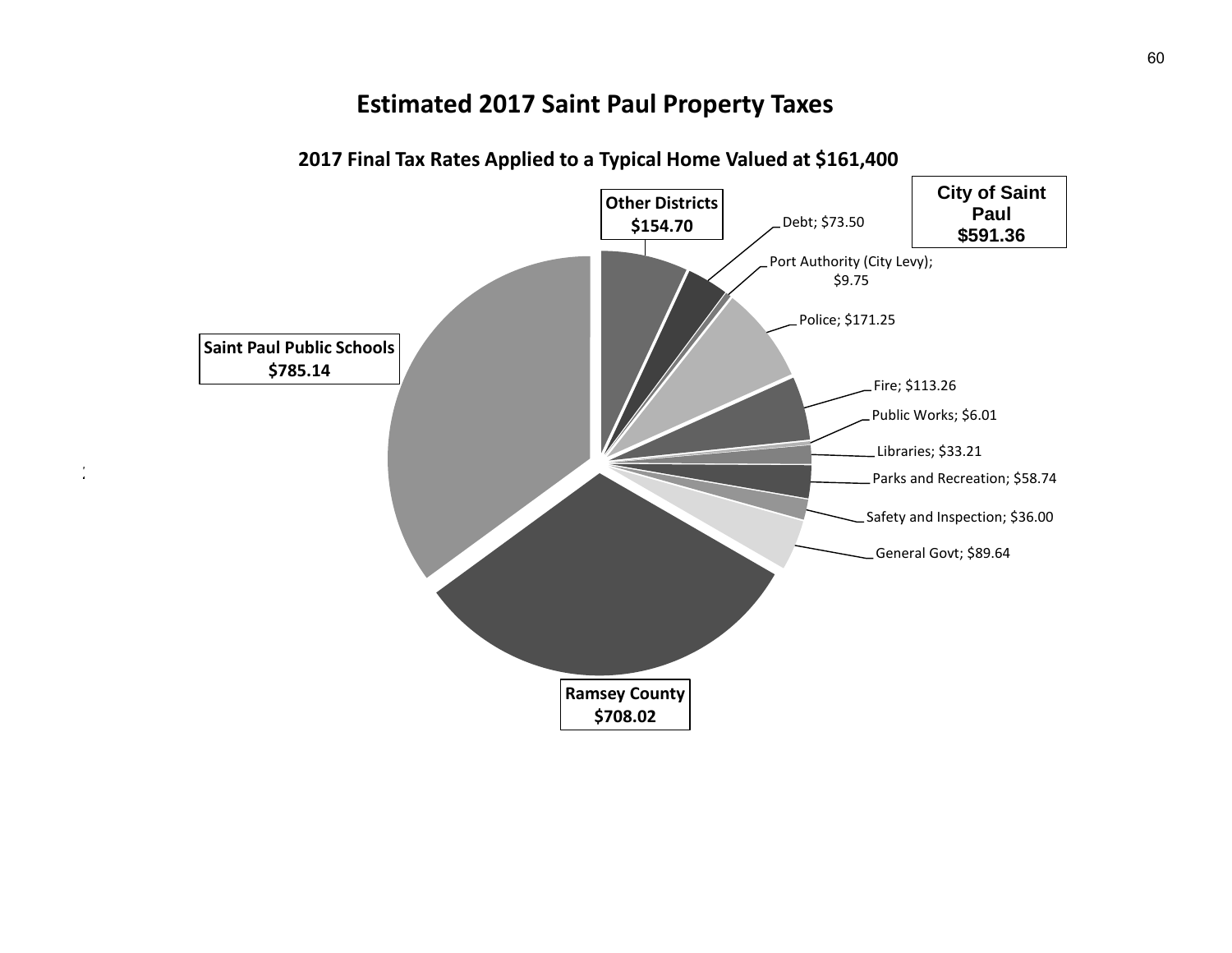# **Local Government Aid (LGA)**

Local Government Aid was initiated in 1971 as part of the "Minnesota Miracle", and was intended to provide property tax relief to Minnesota cities. The state provides Local Government Aid to cities throughout Minnesota based on a "need/capacity" formula that compares each city's tax base to an estimated level of spending needs based on local conditions. Cities which will not have enough local revenue capacity to meet their spending needs under this formula receive Local Government Aid.

For many years, LGA grew annually indexed to inflation. In 2003, the Governor and legislature approved changes to the funding formula and levels that greatly limited Saint Paul's LGA. LGA has continued to remain a volatile revenue source since 2003 and was reduced midyear in 2008, 2009, 2010 and 2011. Actual LGA received by the City remained flat for three consecutive years from 2011 to 2013. After a significant restoration in 2014 of \$10.1 million, LGA grew at or below the rate of inflation through 2017. The 2018 proposed budget includes a \$2.5 million increase in LGA, based on the omnibus tax bill approved by the governor and legislature at the end of the 2017 legislative session.



*\*Adjusted LGA revenues*

*\*\* In 2010 and 2011, the City's state aid was also reduced by a cut in Market Value Homestead Credit.*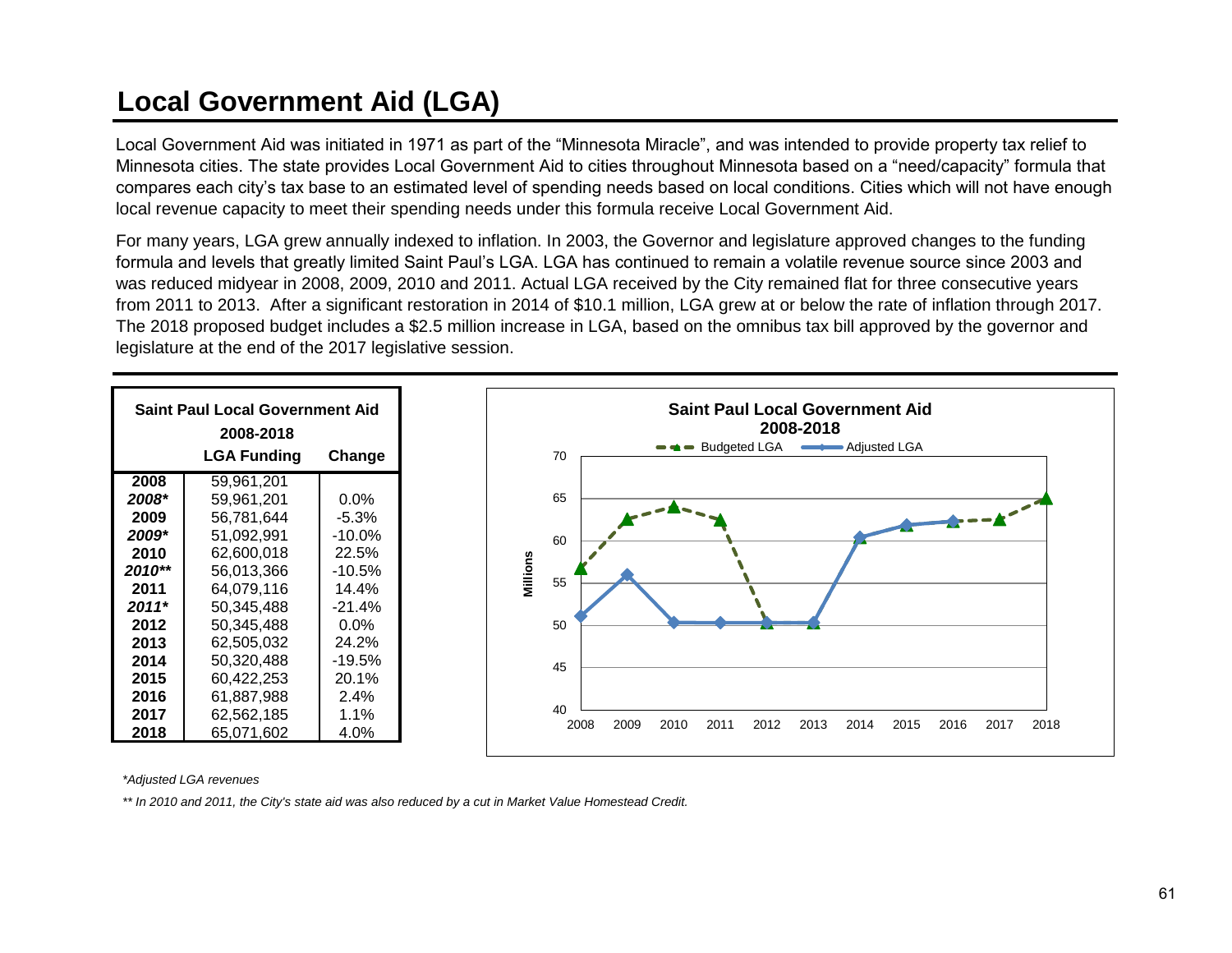## **Franchise Fees**

Utilities pay the City of Saint Paul a fee for use of City streets and right-of-ways in delivering services to the residents and businesses of Saint Paul. This fee represents usage charges for City-owned assets that utilities may use or disrupt in the process of constructing, installing, and maintaining their distribution and delivery systems.

Under state law, utilities may pass on their fees to utility customers on monthly bills. For each utility, the franchise fee is based on a negotiated formula adopted by City Council ordinance. Most of this revenue goes to the General Fund, but some franchise revenue supports debt service or specific City programs.

**Saint Paul Franchise Agreements:**

- • **Xcel Energy** supplies natural gas and electrical service to Saint Paul homes and businesses.
- **Comcast and Century Link** provide cable television to Saint Paul homes and businesses.
- **District Cooling**, part of District Energy, supplies cooled water for air conditioning in most of downtown Saint Paul.
- **District Energy** provides heat to much of downtown Saint Paul and electricity to Xcel Energy.

|               | <b>Budget</b> | Actual     |
|---------------|---------------|------------|
| 2008          | 23,695,500    | 24,274,128 |
| 2009          | 24,342,799    | 24,224,292 |
| 2010          | 23,893,730    | 24,184,937 |
| 2011          | 24,629,518    | 24,195,778 |
| 2012          | 24,654,518    | 24,758,457 |
| 2013          | 24,729,518    | 24,568,433 |
| 2014          | 25,079,518    | 25,654,850 |
| 2015          | 25,584,650    | 25,957,526 |
| 2016          | 25,656,218    | 25,341,386 |
| 2017 Adopted  | 25,466,879    | N/A        |
| 2018 Proposed | 25,516,879    | N/A        |

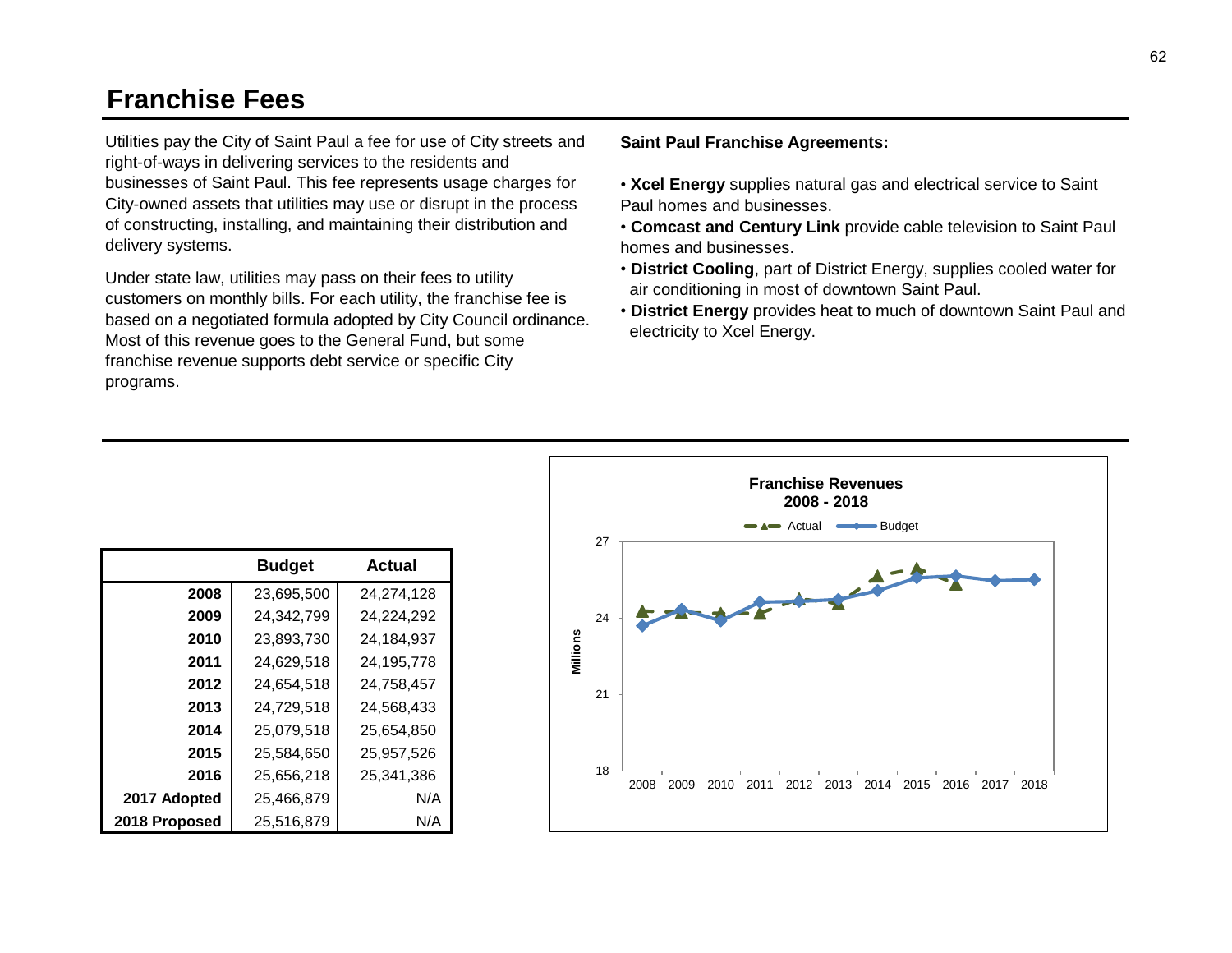# **Paramedic Fees**

The Saint Paul Fire Department's paramedics and emergency medical technicians respond to over 30,000 emergency calls each year. Most of their calls require ambulance trips to hospitals from fires, accidents or other incidents. For these transportation and life support services, the Fire Department charges a series of fees. Most of these fees are paid through insurance and are based on the prices of private providers and other municipalities. Medicare and Medicaid reimburse for paramedic services at a fixed rate below that of most providers, which can reduce the collected fee per run.

Paramedic fees support the General Fund operations of Fire and Safety Services.



|               | <b>Budget</b> | Actual     |
|---------------|---------------|------------|
| 2008          | 10,621,856    | 11,199,523 |
| 2009          | 12,530,936    | 11,045,682 |
| 2010          | 12,498,551    | 9,750,006  |
| 2011          | 10,900,000    | 11,284,205 |
| 2012          | 10,900,000    | 11,782,655 |
| 2013          | 11,700,000    | 11,428,650 |
| 2014          | 11,694,962    | 11,449,963 |
| 2015          | 11,744,962    | 11,686,052 |
| 2016          | 11,744,962    | 12,226,901 |
| 2017 Adopted  | 11,844,962    | N/A        |
| 2018 Proposed | 12,194,962    | N/A        |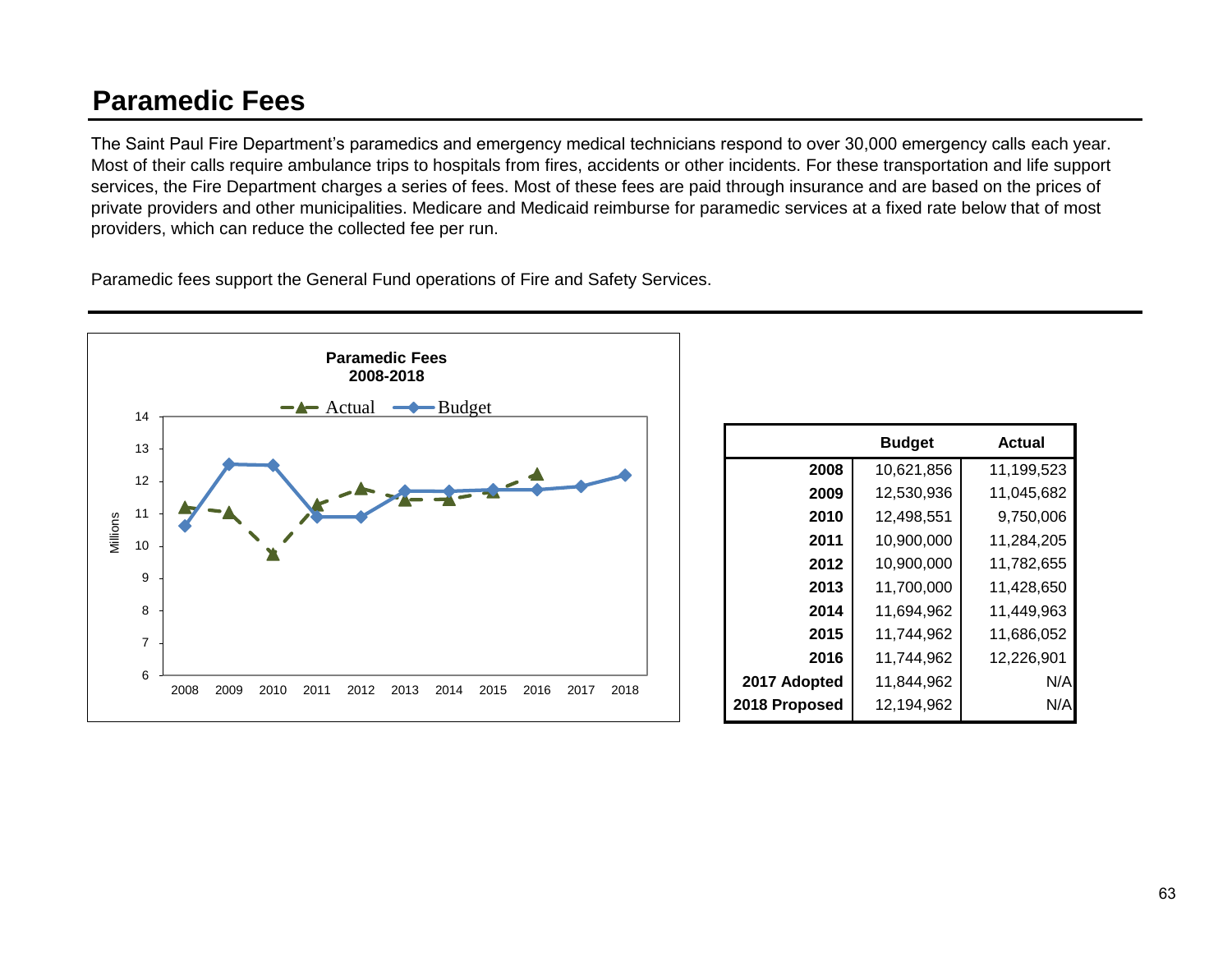# **State Pension Aids**

The state distributes aid to Police and Fire retirement programs in counties and municipalities based on fire and auto insurance premiums collected in the state. Taxes paid by insurers on those premiums are used to supplement police and fire pension contributions. Saint Paul receives aid for Police and Fire pensions based on a number of factors:

•the number of full-time firefighters and sworn police officers Saint Paul employs •the uncovered liabilities (if any) of the police and fire pension funds •the premiums collected by insurance companies in Minnesota

Only fire and auto insurance premiums are used to calculate pension aid.

State aid is also given to support PERA, the pension fund that includes non-public safety City employees. In 2018, pension aids are expected to increase to \$7.98 million.



|               | <b>Budget</b> | Actual    |
|---------------|---------------|-----------|
| 2008          | 6,736,230     | 6,335,966 |
| 2009          | 6,172,731     | 6,459,128 |
| 2010          | 6,512,576     | 6,364,824 |
| 2011          | 6,333,132     | 6,433,722 |
| 2012          | 6,333,132     | 6,338,457 |
| 2013          | 6,333,132     | 6,982,099 |
| 2014          | 6,533,134     | 7.382.706 |
| 2015          | 6,982,099     | 7,527,738 |
| 2016          | 7,382,706     | 7,978,237 |
| 2017 Adopted  | 7,912,706     | N/A       |
| 2018 Proposed | 7,978,237     | N/A       |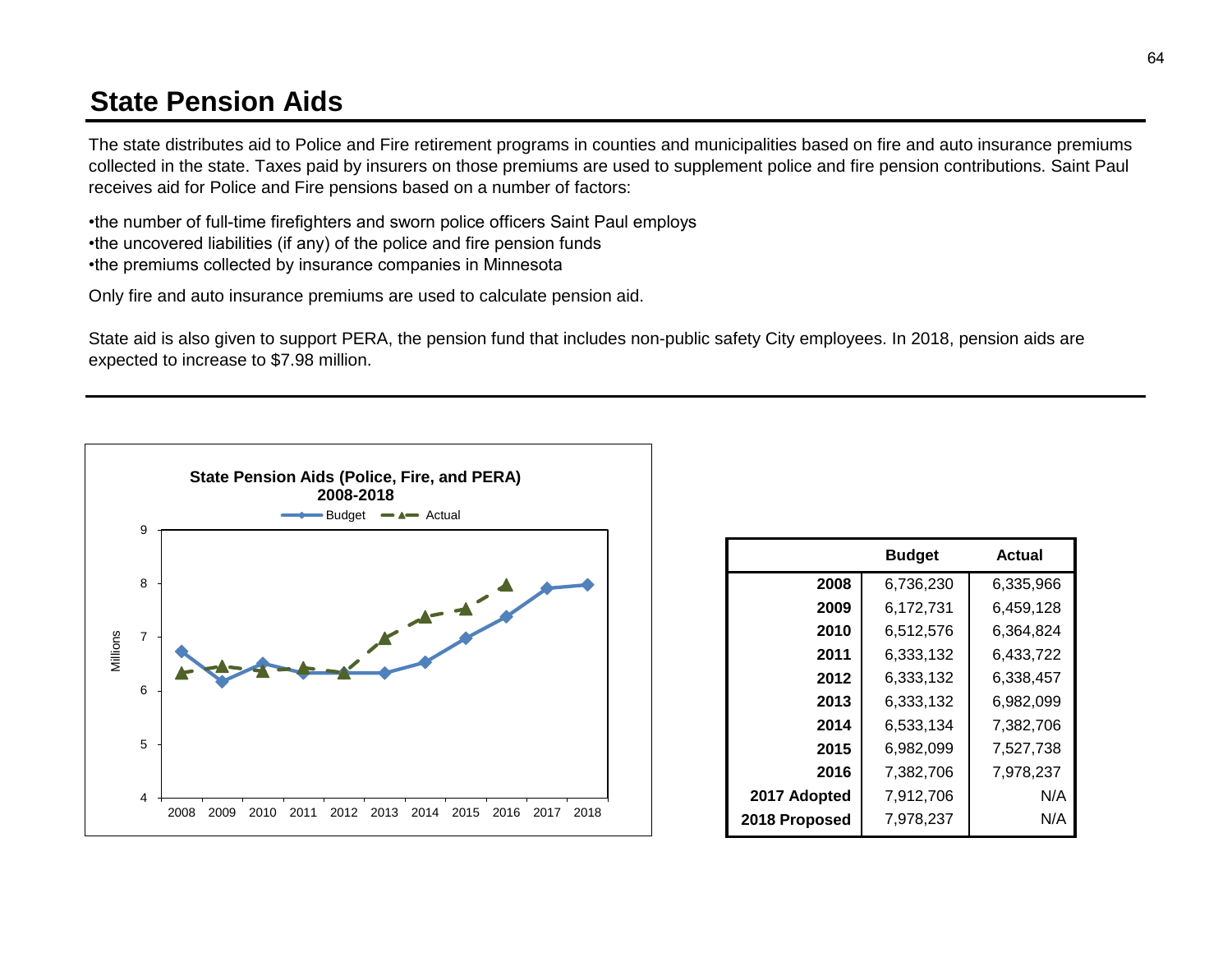# **Parking Meters and Fines**

Parking meters and fines include revenues from parking meter collections, fines from parking and traffic enforcement, as well as fees collected through the City's continuance for dismissal program. The City operates over 2,000 metered parking spaces in areas around Saint Paul, and Saint Paul Police enforce both parking rules and the state's traffic laws on Saint Paul streets and highways. Meter payments are collected by a contracted vendor on behalf of the City, and fines are collected through the state court system. The courts retain 1/3rd of the revenue to cover costs, and the remainder is transferred to the City. In 2014 the State of Minnesota changed the way Continuance for Dismissals operated causing fewer people to chose using it as an option leading to a reduction in revenue. Fiscal year 2018 is expected to continue to have increased parking meter revenue due to the expansion of the parking meter system and an increase in meter rates.



|               | <b>Budget</b> | Actual    |
|---------------|---------------|-----------|
| 2008          | 6,993,276     | 5,950,394 |
| 2009          | 6,625,705     | 6,169,521 |
| 2010          | 6,570,987     | 6,026,438 |
| 2011          | 6,106,783     | 6,488,799 |
| 2012          | 6,505,758     | 6,228,829 |
| 2013          | 6,926,580     | 6,928,761 |
| 2014          | 6,943,080     | 6,293,814 |
| 2015          | 6,783,810     | 5,565,342 |
| 2016          | 8,061,794     | 7,019,173 |
| 2017 Adopted  | 7,907,809     | N/A       |
| 2018 Proposed | 7,930,496     | N/A       |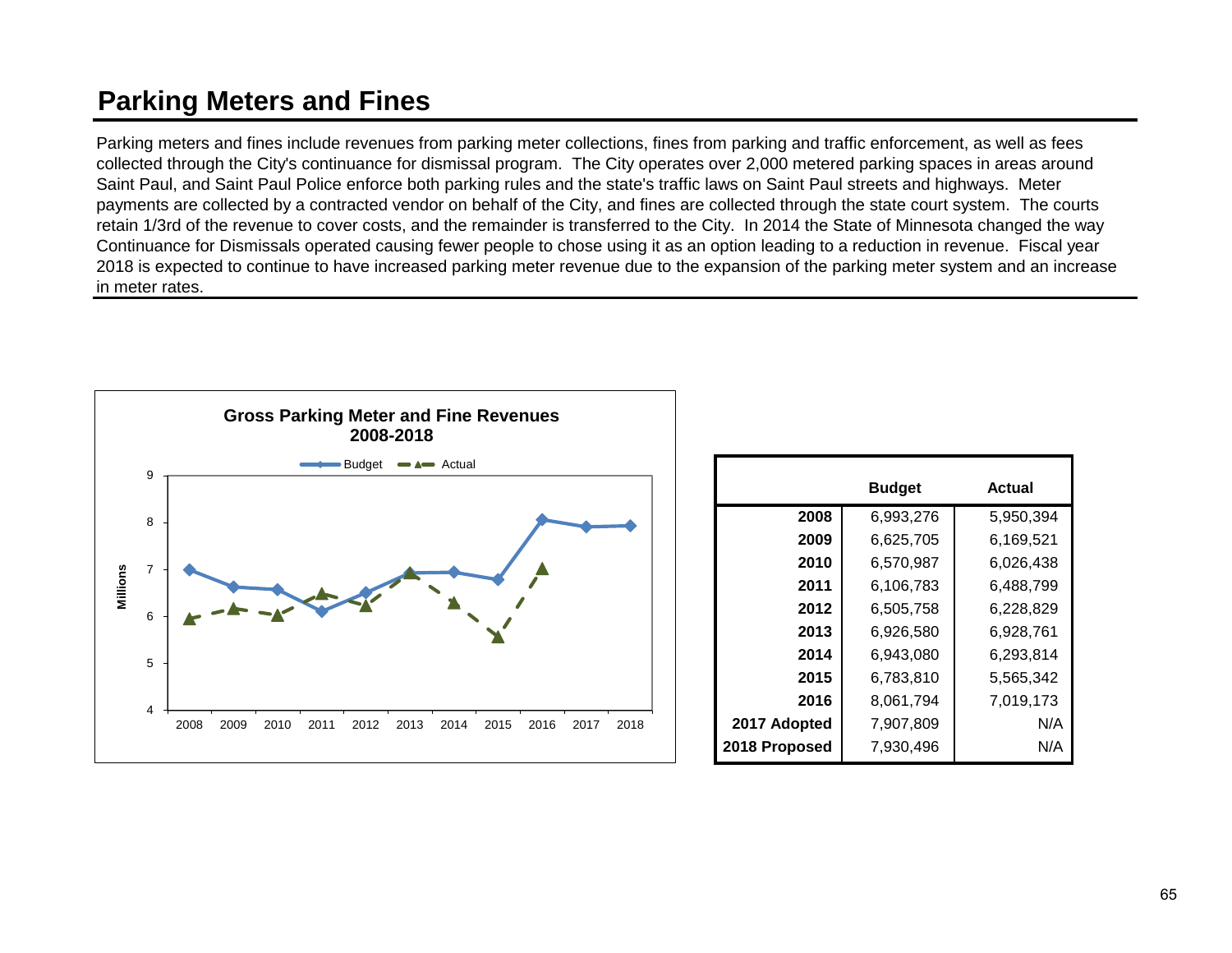# **Interest Earnings**

The City's investment pool earns annual returns based on two key factors: the investment balance of the pool (total amount invested), and the performance of the market. Interest earnings in certain Special Funds have also been awarded to the General Fund in past years.

The City's Investment Policy sets guidelines and restrictions on investments based on the duration of those investments and their relative risk. Investment objectives are **safety**, **liquidity**, **return**, and **loss avoidance**. The investment pool is in compliance with the City's Investment Policy and State statutes. State law restricts the types of securities in which municipal governments may invest.

|               | <b>Budget</b> | Actual    |
|---------------|---------------|-----------|
| 2008          | 3,477,000     | 3,083,717 |
| 2009          | 2,646,534     | 2,924,892 |
| 2010          | 2,371,534     | 2,955,923 |
| 2011          | 2,415,034     | 2,370,093 |
| 2012          | 2,215,034     | 2,552,191 |
| 2013          | 2,215,034     | 1,752,840 |
| 2014          | 2,065,034     | 1,614,972 |
| 2015          | 2,065,034     | 1,448,131 |
| 2016          | 2,065,034     | 2,264,481 |
| 2017 Adopted  | 2,065,034     | N/A       |
| 2018 Proposed | 2,065,034     | N/A       |